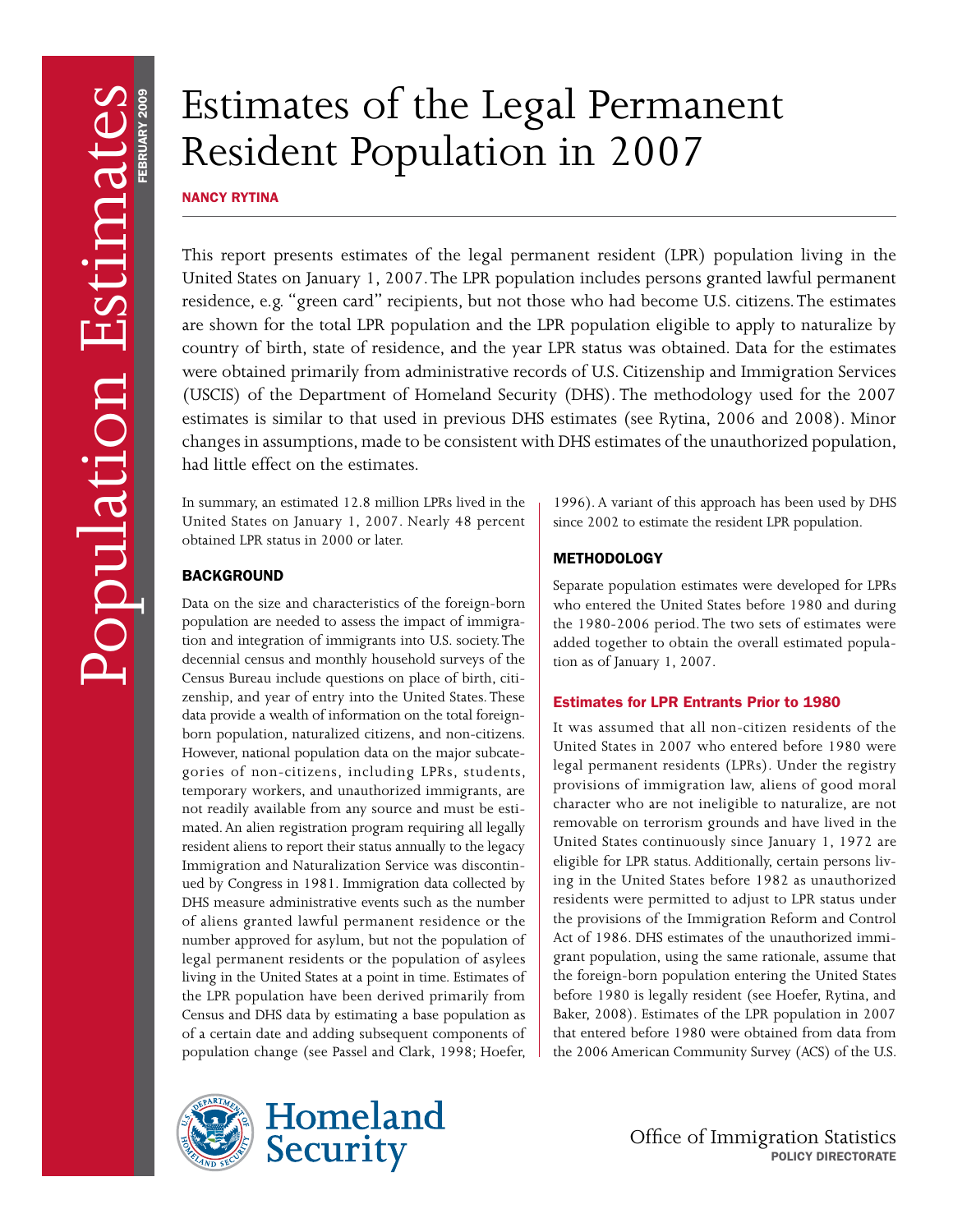Census Bureau on non-citizen residents with a year of entry prior to 1980. The ACS data were tabulated by year of entry (assumed to be the year that LPR status was obtained), country of birth, and state of residence.

# Estimates for LPR Entrants from 1980 through 2006

used by persons aged 18 years and over. Basic applicant informa-Data on LPRs who entered the United States between January 1980 and December 2006 were obtained from application case tracking systems of USCIS. Information on persons obtaining LPR status is supplied on two applications. The Application for Immigrant Visa and Alien Registration (DS-230) of the U.S. Department of State is used by aliens living outside the United States. DS-230 applicants who subsequently become LPRs are known as "new arrivals." The Application to Adjust Status to Permanent Residence (I-485) is used by aliens already living in the United States. I-485 applicants who become LPRs are referred to as "adjustments of status." Information on the naturalization of LPRs comes from the Application for Naturalization (N-400). The N-400 application is tion maintained in the case tracking systems includes alien identification number (A-number), date of birth, country of birth, gender, U.S. address, date LPR status or naturalization was obtained, and category of admission for LPR status.

- 2006 were matched by A-number with naturalization records dur - population of 1980-2006 entrants. The adjustments are method Records for LPR entrants from January 1980 through December ing the same time period in order to exclude LPRs who subsequently naturalized. Several adjustments were then made to reduce this aggregated total of 1980-2006 LPRs to a 2007 LPR ologically the same as those used in DHS unauthorized immigrant population estimates except for derivative citizenship, which is unique to the LPR population estimates.

- of approval for LPR status. The year of last entry prior to adjust LPRs who entered the United States before 1980 were excluded as these persons were counted in the pre-1980 entrant population from the ACS. The date of entry for "new arrival" LPRs is the date ment of status is considered the entry date for "adjustment of status" LPRs. Approximately 40 percent of adjustment of status records during 1997-2006 were missing a last entry date. In such cases, year of last entry was imputed using category of admission, year of LPR adjustment, and known last entry date. Additional adjustments, described below, were made for LPR children who had derived citizenship, mortality and emigration.

- of citizenship reflecting their citizenship status. As a result, a com *Derivative Citizenship.* Most LPRs become U.S. citizens either by applying for naturalization when they are at least 18 years old (using the N-400 naturalization application) or, if they are under 18 years of age, by deriving citizenship upon the naturalization of their parents (one parent beginning in February, 2001). Foreign nationals who derive citizenship are not required to apply to USCIS for a certificate plete count of LPRs who derive citizenship does not exist.

The extent of derivative citizenship is suggested from lower naturalization rates of foreign nationals who were under 16 years of age as compared to 16 years of age or older when becoming LPRs. For

- cumulative "citizenship" rate (derivative citizenship plus naturaliza purposes of estimating the LPR population, it was assumed that the tion) through 2006 of LPRs who were less than 16 years of age when they became LPRs was the same as the rate for those who were older when obtaining LPR status. (Substituting age 15 or age 17 had little effect on the final population estimates). The younger the age when LPR status is obtained the greater the likelihood of becoming a U.S. citizen by either naturalization or derivative citizenship.

*Mortality.* LPRs were survived to 2007 by age (when LPR status was obtained) and gender using mortality rates by age and sex from 1989-91 life tables (National Center for Health Statistics, 1997). The median age of foreign nationals at the time they become LPRs is about 31 years. As a result, mortality has very little impact on the estimates for recent LPRs but a greater impact for those who became LPRs during the 1980s.

- *Emigration.* Most observers agree that a sizable number of LPRs emi - citizens). LPRs who entered the United States as asylees and refu grate from the United States. The U.S. government has not collected official statistics since 1957. National data that directly measure emigration do not exist. This report uses an average annual rate of emigration of approximately 1 percent based on estimates for the foreign-born population from Census data (Ahmed and Robinson, 1994). The rates vary by years of residence in the United States and naturalization status. (LPRs who subsequently naturalized were not considered at risk of emigration until after becoming gees were assumed not to emigrate.

- After adjusting for derivative citizenship, mortality, and emigra year LPR status was obtained, country of birth, and state of resition, estimates for the 1980-2006 entrants were tabulated by the dence. The use of state of residence provided on the application for permanent residence ignores subsequent internal migration and affects the state-level estimates to the extent that migration to and from each state is not the same.

# **LPR Population Eligible to Naturalize**

- population eligible to naturalize based on residence require - requirement for naturalization. Spouses of U.S. citizens are eligi LPRs are eligible to apply for naturalization after meeting U.S. residency and other requirements. This report estimates the LPR ments using class of admission and the year LPR status was obtained. Most LPRs are required to meet a five-year residency ble to apply in three years. There are several other exceptions to the five-year residency requirement, most of which affect small numbers of immigrants.

It was assumed that all LPRs are required to meet a five-year resi-- status was as a spouse of a U.S. citizen. Certain categories of immi dency requirement except for those whose permanent resident grants receive credit for the period prior to the actual grant of lawful permanent resident status. The credited time or earlier dates are not included in the LPR records used for this analysis and must be estimated. Asylees are credited one year in asylum status toward lawful permanent resident status. Asylees were therefore assumed eligible to naturalize four years after approval of the adjustment of status application.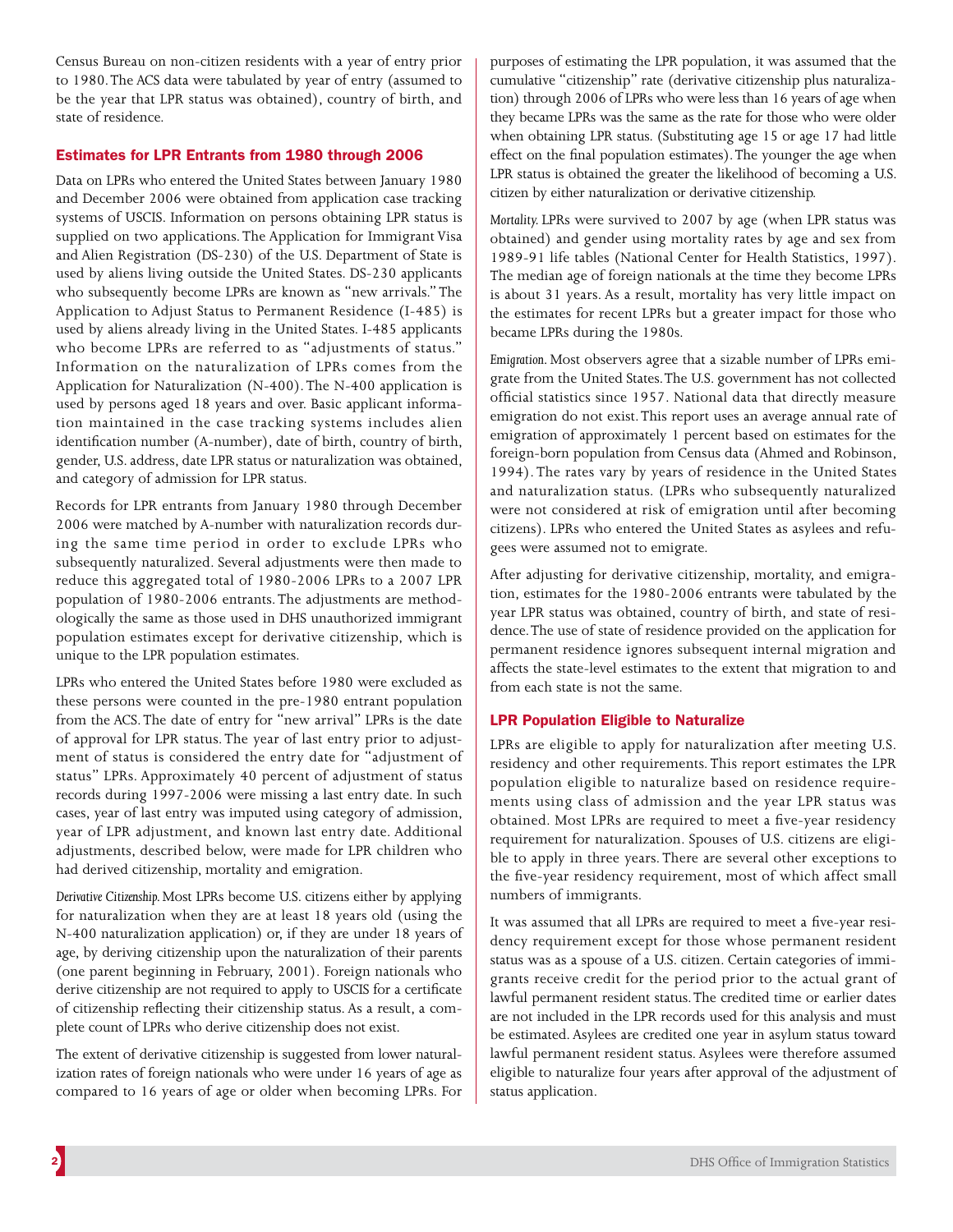- Immigrants adjusting to LPR status as refugees, Lautenberg parol between the earlier dates and the date of approval of the applicaees, or through cancellation of removal also receive credit for residence in the United States prior to the actual grant of lawful permanent residence based, respectively, on the date of entry into the United States as a refugee, the date of parole, and the date of cancellation of removal. It was assumed that two years elapse tion for permanent residence so that these LPRs are eligible to apply for naturalization approximately three years after approval of their application for adjustment.

# FiNDiNGS

## **Overview**

Between January 2005 and 2007, the LPR population grew by 7 per-An estimated 12.8 million legal permanent residents (LPRs) were living in the United States on January 1, 2007 (see Table 1). Of the 12.8 million, an estimated 8.2 million were eligible to naturalize. cent, and the population eligible to naturalize increased 5 percent. In general, the size of the LPR population changes less rapidly than the total legally resident population because increases in the number of persons becoming LPRs each year are offset by persons naturalizing.

#### Table 1.

## Size of the Legal Permanent Resident Population

| <b>Legal permanent residents</b> | 2005       | 2006       | 2007       |
|----------------------------------|------------|------------|------------|
| Total.                           | 11.950.000 | 12.310.000 | 12.780.000 |
| Eligible to naturalize           | 7,750,000  | 7.960.000  | 8.150.000  |
| Not eligible to naturalize       | 4.200.000  | 4.360.000  | 4,640,000  |

Note: Detail may not sum to totals because of rounding .

Source: U.S. Department of Homeland Security.

Naturalizations accounted for 7.4 million (34 percent). An esti-*Components.* The entries in Table 2 show the contribution of each data source and adjustment to the final estimated LPR population in 2007. According to USCIS administrative records, 21.9 million foreign nationals obtained LPR status between 1980 and 2006. By the end of 2006, that number had been reduced by one-half. mated 0.8 million (3 percent) had derived citizenship before becoming 18 years old, and 2.8 million (13 percent) had died or emigrated. An estimated 4.6 million LPRs in 2006 had not met the residency requirement for naturalization, leaving 8.2 million LPRs eligible to apply to naturalize.

*Error.* The major sources of error in the estimates are the assumptions made about emigration, mortality, and derivative citizenship. Errors in the estimate of these components affect the 1980-2006 entrants portion of the 2007 LPR estimate. The estimates derived from the 2006 ACS for LPRs entering before 1980 are subject to both sampling and nonsampling error. The estimated margin of error at the 90 percent confidence level for a 1.9 million estimate is less than plus or minus 0.1 million (U.S. Bureau of the Census, 2007). Estimates by country of birth and state of residence are based on smaller numbers of observations and are affected more by sampling error. Major sources of non-sampling error include possible misreporting of citizenship status and year of entry by ACS respondents.

#### Table 2.

## Components of the Legal Permanent Resident Population: 2007

| Category |                                                    | <b>Number</b> |
|----------|----------------------------------------------------|---------------|
|          | LPR status obtained between 1980-2006              | 21,850,000    |
| minus    |                                                    | 7,390,000     |
| minus    |                                                    | 760,000       |
| minus    | Emigration and mortality 1980-2006                 | 2,780,000     |
| equals   |                                                    | 10,910,000    |
| plus     | LPR status obtained prior to 1980 (ACS)            | 1,870,000     |
| equals   | Estimated LPR poplulation as of 1/1/2007           | 12,780,000    |
| minus    | LPRs not eligible to naturalize as of $1/1/2007$   | 4,640,000     |
| equals   | Estimated LPR population eligible to naturalize as |               |
|          | of $1/1/2007$                                      | 8.150.000     |

Note: Detail may not sum to totals because of rounding . Source: U.S. Department of Homeland Security

#### **Year LPR Status Obtained**

- percent gained LPR status between 2000 and 2006, and 15 per Nearly 75 percent of LPRs in the United States in 2007 obtained permanent residence in 1990 or later (see Table 3). Forty-eight cent became LPRs before 1980.

## **Country of Birth**

Mexico was the leading country of origin of the LPR population in 2007 (see Table 4). An estimated 3.5 million or 27 percent of LPRs came from Mexico. The next leading source country was the Philippines (0.6 million), followed by India (0.5 million), People's Republic of China (0.5 million), and the Dominican Republic (0.4 million). Forty-three percent of LPRs in 2007 were born in one of these five countries. The 10 leading countries of origin, which also include Canada, El Salvador, Cuba,Vietnam, and the United Kingdom, represented 56 percent of the LPR population.

- apply to naturalize are similar to those for the total LPR popula The leading countries of origin of the LPR population eligible to tion. Differences in rankings tend to reflect either country of origin variation in the propensity to naturalize or changes in LPR flows and naturalization eligibility.

#### Table 3.

Year LPR Status Obtained for the Legal Permanent Resident Population: 2007

|                  | All legal permanent<br>residents |                |               | <b>Legal permanent residents</b><br>eligible to naturalize |
|------------------|----------------------------------|----------------|---------------|------------------------------------------------------------|
| Year             | <b>Number</b>                    | <b>Percent</b> | <b>Number</b> | <b>Percent</b>                                             |
| Total            | 12,780,000                       | 100.0          | 8,150,000     | 100.0                                                      |
| Before 1960      | 200,000                          | 1.6            | 200,000       | 2.4                                                        |
| 1960 to $1969$   | 470.000                          | 3.7            | 470.000       | 5.8                                                        |
| 1970 to 1979     | 1,200,000                        | 9.4            | 1,200,000     | 14.7                                                       |
| 1980 to 1989     | 1,350,000                        | 10.6           | 1,350,000     | 16.6                                                       |
| 1990 to 1999     | 3.460.000                        | 27.1           | 3,230,000     | 39.7                                                       |
| $2000$ to $2004$ | 3,760,000                        | 29.4           | 1,690,000     | 20.8                                                       |
| $2005$ to $2006$ | 2.340.000                        | 18.3           |               |                                                            |

— Represents zero .

Note: Detail may not sum to totals because of rounding .

Source: U.S. Department of Homeland Security.

## **State of Residence**

The data in Table 5 show the estimated LPR population for the leading states of residence. Because the data for most of the